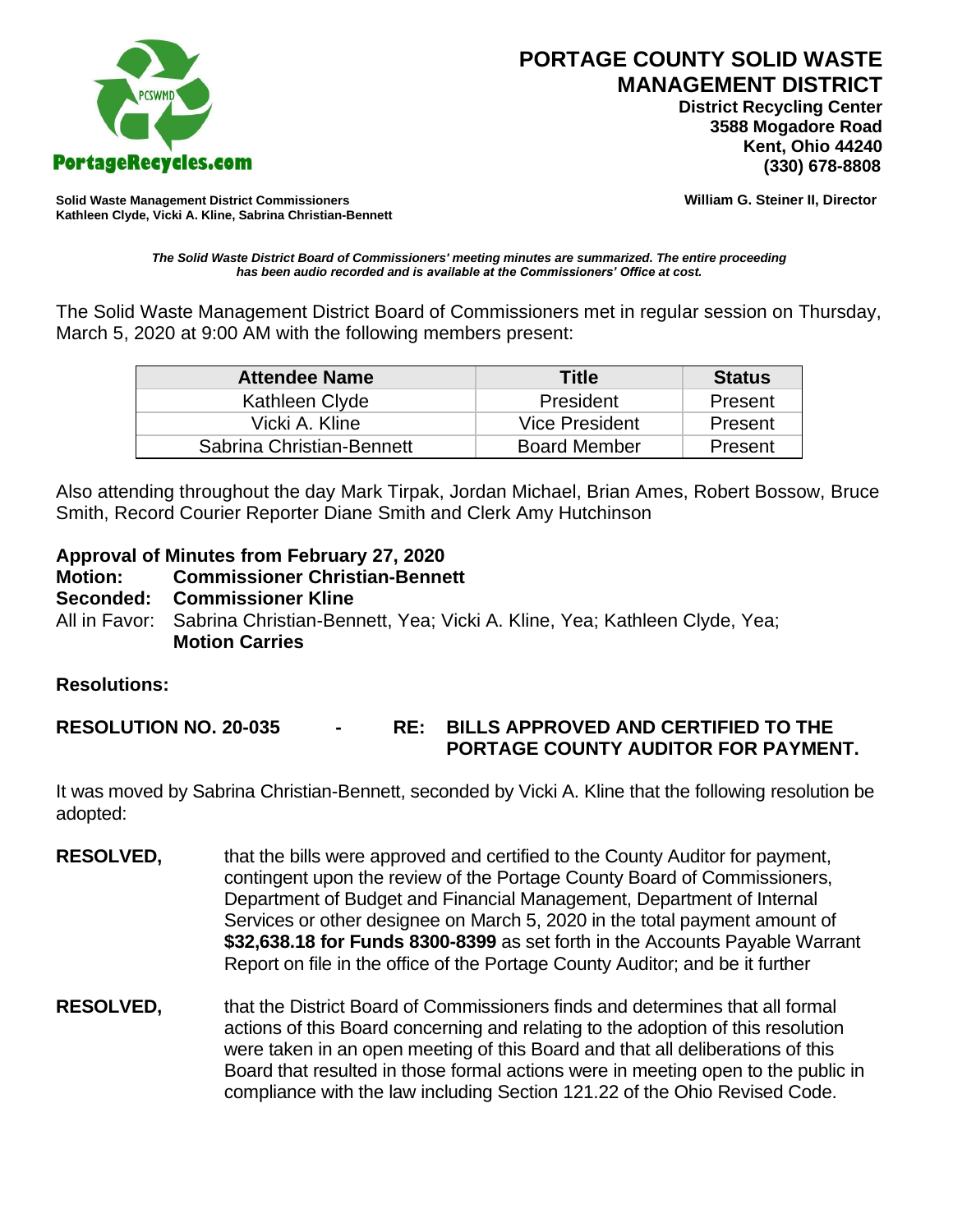Roll call vote as follows:

Kathleen Clyde, Yea; Vicki A. Kline, Yea; Sabrina Christian-Bennett, Yea;

## **RESOLUTION NO. 20-036 - RE: APPROVAL OF JOURNAL VOUCHERS/ENTRIES.**

It was moved by Sabrina Christian-Bennett, seconded by Vicki A. Kline that the following Resolution be adopted:

- **WHEREAS,** the Ohio Revised Code requires that warrants be approved by the District Board of Commissioners for the Portage County Solid Waste Management District prior to their issuance, and
- **WHEREAS,** there are other similar financial transactions defined as journal vouchers/entries that are dissimilar in that they are used to pay for charges for services from one county department and/or fund to another department and/or fund and thus are processed in lieu of issuing a warrant, and
- **WHEREAS,** the Journal Vouchers/Entries are recommended by the County Auditor's Office for review and approval by the Board of Commissioners; now therefore be it
- **RESOLVED,** that the District Board of Commissioners approves the following Journal Vouchers/Entries, as presented by the County Auditor's Office:

| 03/05/20 | \$301.80 |
|----------|----------|
|          |          |
| Total    | \$301.80 |

;and be it further

**RESOLVED,** that the District Board of Commissioners finds and determines that all formal actions of this Board concerning and relating to the adoption of this resolution were taken in an open meeting of this Board and that all deliberations of this Board that resulted in those formal actions were in meeting open to the public in compliance with the law including Section 121.22 of the Ohio Revised Code.

Roll call vote as follows:

Kathleen Clyde, Yea; The Vicki A. Kline, Yea; Sabrina Christian-Bennett, Yea;

# **RESOLUTION NO. 20-037 - RE: ACCEPTANCE OF THEN AND NOW CERTIFICATIONS FOR PAYMENT.**

It was moved by Sabrina Christian-Bennett, seconded by Vicki A. Kline that the following resolution be adopted: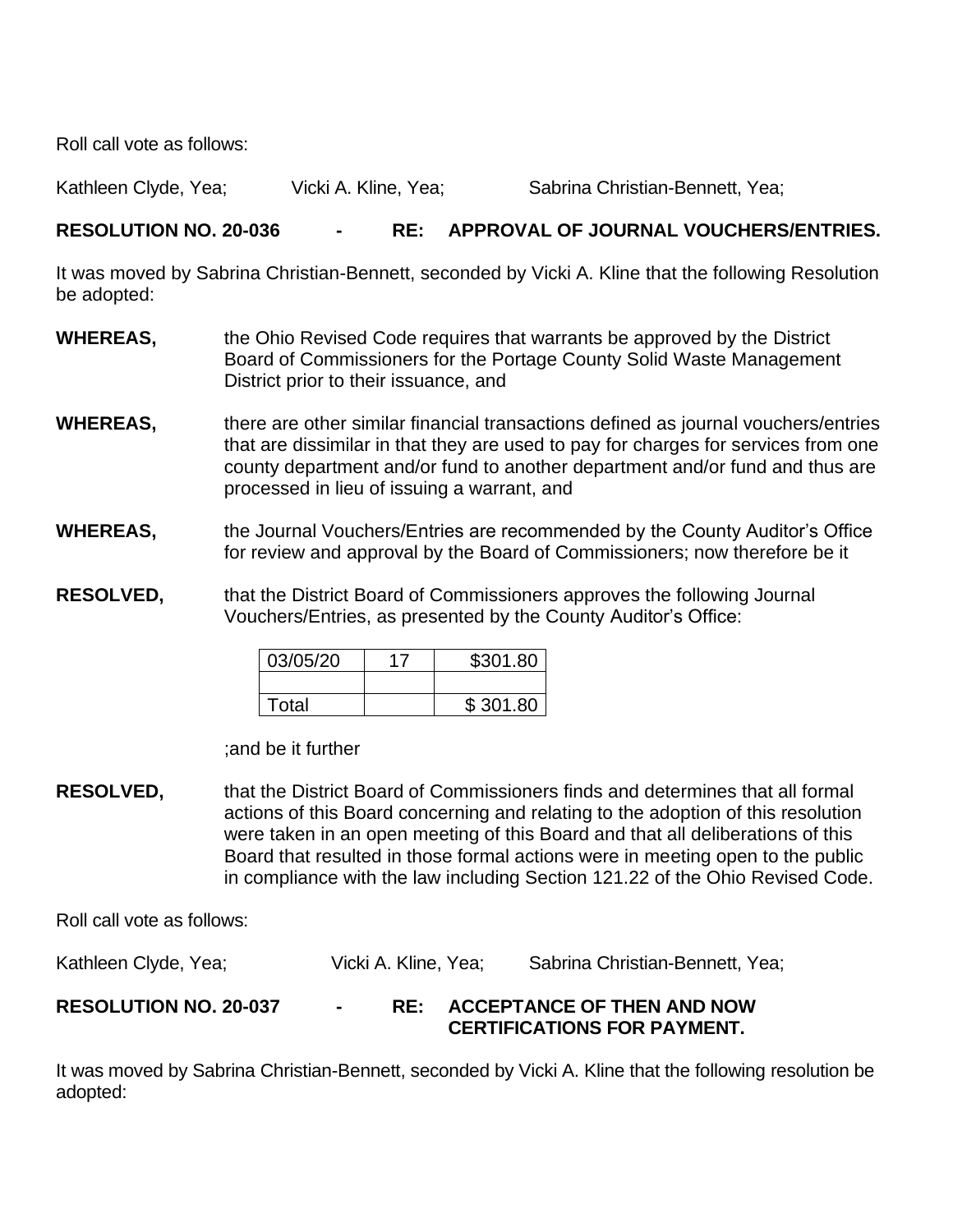| Ohio Revised Code Section 5705.41 (D)(1) authorizes the expenditure of<br>moneys, provided a certificate of the County Auditor is supplied stating that there<br>was at the time of the making of such contract or order and at the time of the<br>execution of such certificate a sufficient sum appropriated for the purpose of such<br>contract and in the treasury or in process of collection to the credit of an<br>appropriate fund free from any previous encumbrances (Then and Now<br>Certification), and |
|---------------------------------------------------------------------------------------------------------------------------------------------------------------------------------------------------------------------------------------------------------------------------------------------------------------------------------------------------------------------------------------------------------------------------------------------------------------------------------------------------------------------|
| the Then and Now Certification is recommended by the State Auditor's Office, the<br>Portage County Auditor's Office, and the Portage County Prosecutor's Office, and                                                                                                                                                                                                                                                                                                                                                |
| a listing of expenditures has been certified by the County Auditor according to<br>Ohio Revised Code section 5705.41 (D)(1); now therefore be it                                                                                                                                                                                                                                                                                                                                                                    |
| that the expenditures listed herein are properly certified by the County Auditor in<br>the amount of \$17,812.24 dated March 5, 2020 shall be paid; and be it further                                                                                                                                                                                                                                                                                                                                               |
| that the District Board of Commissioners finds and determines that all formal<br>actions of this Board concerning and relating to the adoption of this resolution<br>were taken in an open meeting of this Board and that all deliberations of this<br>Board that resulted in those formal actions were in meeting open to the public in<br>compliance with the law including Section 121.22 of the Ohio Revised Code.                                                                                              |
|                                                                                                                                                                                                                                                                                                                                                                                                                                                                                                                     |

Roll call vote as follows:

Kathleen Clyde, Yea; Vicki A. Kline, Yea; Sabrina Christian-Bennett, Yea;

- A. Declare the necessity to purchase one (1) used automated side-load truck for the Portage County Solid Waste Management District./Resolution No. 20-038
	- Last year, the District lost Truck No. 3213 in a fire and the settlement was \$143,000. Director Steiner has located a 2016 truck that is the same truck as 3416, 3516, and 3616. The truck was from a municipality in Michigan and it has the parker system included and they are asking \$49,500 with 29,000 miles and 4,900 hours. Director Steiner is recommending the purchase of the truck. Normal life span of the trucks is approximately 10 years. Commissioner Clyde asked if he is following all of the purchasing requirements and Director Steiner noted the County is capped at \$50,000 before they need to go out for bids. The Board agreed to move forward with the request.

## **RESOLUTION No. 20-038 - RE: DECLARE THE NECESSITY TO PURCHASE ONE (1) USED AUTOMATED SIDE LOAD TRUCK FOR THE PORTAGE COUNTY SOLID WASTE MANAGEMENT DISTRICT.**

It was moved by Sabrina Christian-Bennett, seconded by Vicki A. Kline that the following Resolution be adopted: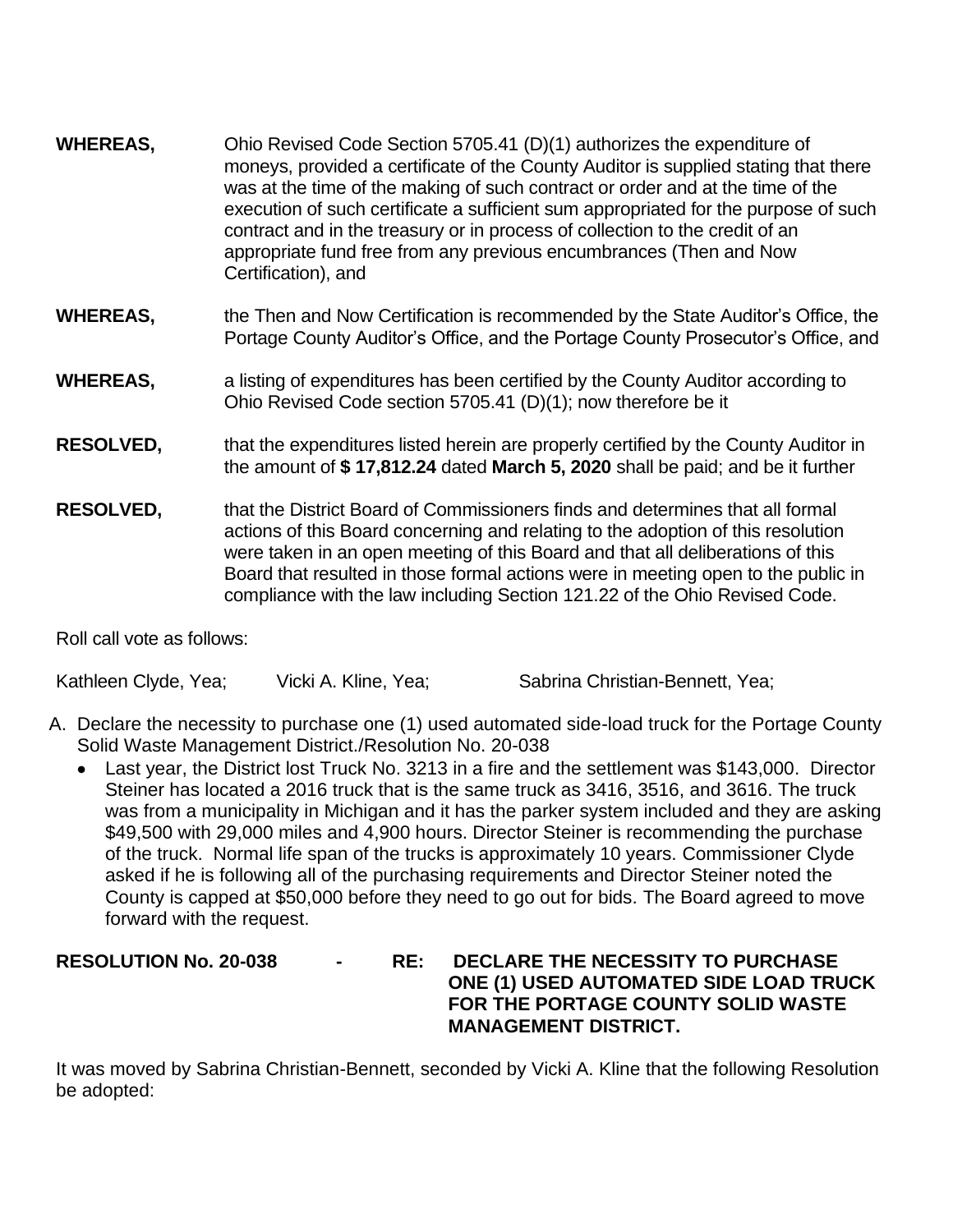- **WHEREAS,** pursuant to ORC 307.41, the Portage County Solid Waste District Board of Commissioners declares it necessary to purchase one (1) used side load truck to be used by the Portage County Solid Waste Management District; and
- **WHEREAS,** it is the intent of the District to use this truck as a spare when other trucks are out of service for routine maintenance and repairs, and

**WHEREAS,** it is the recommendation of the Portage County Solid Waste Management District Director that this truck be purchased from Universal Powertrain, LLC, Universal Powertrain, LLC 8356 Fostoria Road Fostoria, Michigan 48435 Total price of \$49,500.00

;now therefore be it

**RESOLVED,** that the District Board of Commissioners does hereby authorize the Portage County Solid Waste Management District Director Steiner to purchase a used automated truck from Universal Powertrain, LLC.; and be it further

## **RESOLVED,** that the amount of forty-nine thousand, five hundred dollars and 00/100 dollars (\$49,500.00) shall be used to the purchase the truck; and be it further

**RESOLVED,** that the Board of Portage County Commissioners finds and determines that all formal actions of this Board concerning and relating to the adoption of this resolution were taken in an open meeting of this Board and that all deliberations of this Board that resulted in those formal actions were in meetings open to the public in compliance with the law including Section 121.22 of the Ohio Revised Code.

Roll call vote as follows:

Kathleen Clyde, Yea; Vicki A. Kline, Yea; Sabrina Christian-Bennett, Yea;

## **Journal Entries:**

A. The Board of Commissioners accepts the retirement of Scott Wright, Mechanic II, for Portage County Solid Waste Management District, effective October 24, 2019.

**Motion: Commissioner Christian-Bennett**

**Seconded: Commissioner Kline**

All in Favor: Christian-Bennett, Yea; Vicki A. Kline, Yea; Sabrina Kathleen Clyde, Yea; **Motion Carries**

• This employee has been out on leave.